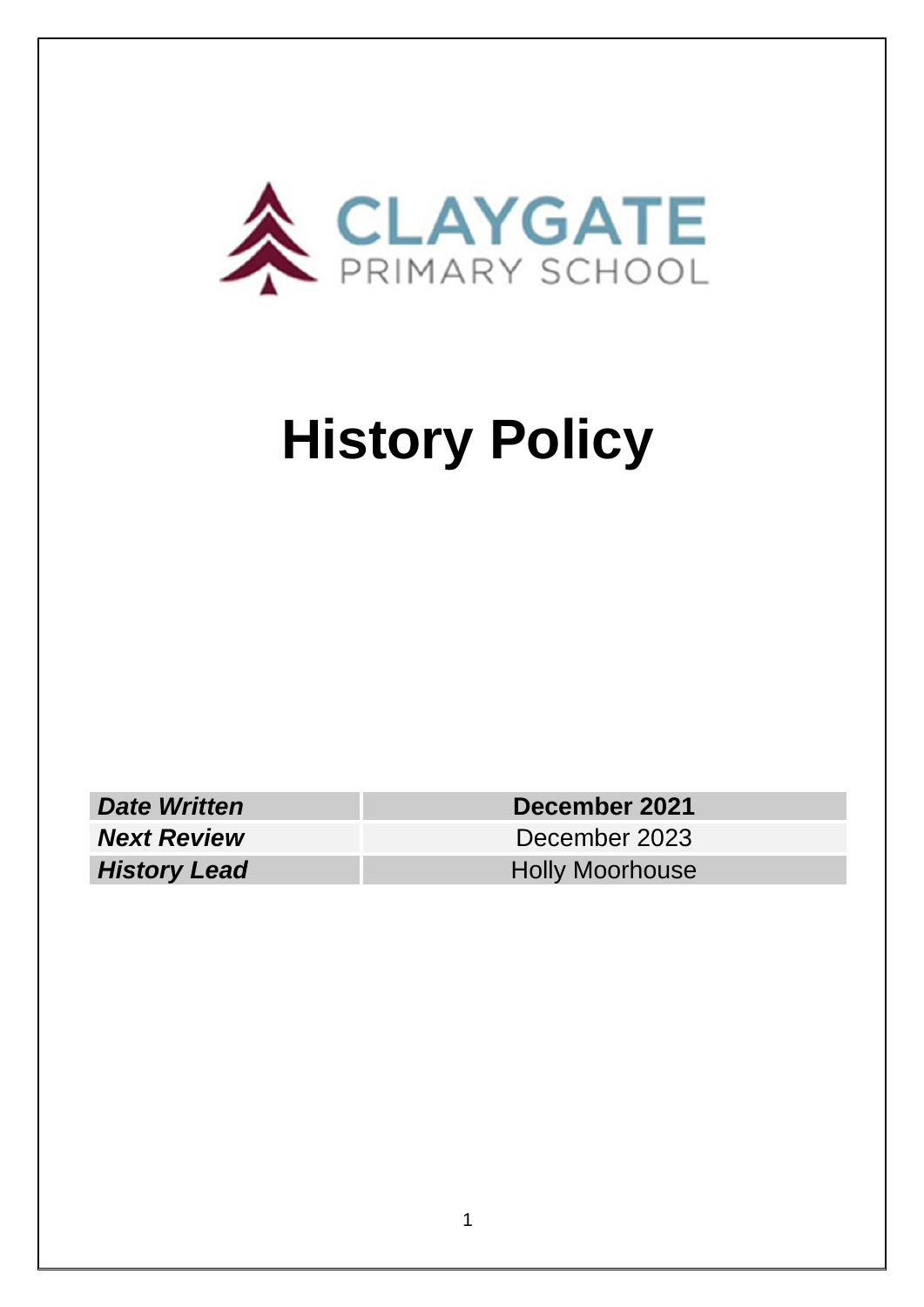

# **History Policy**

History is about people and their development over a period. Through History, children can begin to learn and understand about the past and its influence on life today. The aim of history teaching here at Claygate Primary School is to stimulate the children's interest, curiosity and understanding about the past. By using the children's own history and experience as a starting point, they will progress to learning about different historical periods, chronology and how aspects of history overlap and reoccur.

Children will learn appropriate vocabulary to explain their ideas, assess the validity of ideas and opinions and use resources such as IT, historical artefacts, personal accounts from visitors and relatives, books and photographs. They will study a range of historical topics and people, in line with the National Curriculum, in a way that creates links with other aspects of learning including literacy, maths, art, design technology and drama. Trips to places of historical significance and visits by theatre groups will enhance children's understanding of the past.

#### **Statement from the National Curriculum:**

A high-quality history education will help pupils gain a coherent knowledge and understanding of Britain's past and that of the wider world. It should inspire pupils' curiosity to know more about the past. Teaching should equip pupils to ask perceptive questions, think critically, weigh evidence, sift arguments, and develop perspective and judgement. History helps pupils to understand the complexity of people's lives, the process of change, the diversity of societies and relationships between different groups, as well as their own identity and the challenges of their time. (Department of Education, 2013)

#### **Intent:**

In Key Stage One, children explore the recent past, developing an understanding of chronology.

In Key Stage Two, children explore key periods of History in chronological order. They begin with a study of the Stone Age and then look at two early ancient civilisations: Ancient Sumer and Ancient Egypt. They then develop an understanding of how these interacted with each other through trade and war while studying Ancient Greece and Rome. Their focus then turns to the impact these civilisations had on Britain and how our country has changed.

#### **Aims:**

- to foster in children an interest in the past and to develop an understanding that enables them to enjoy all that history has to offer;
- to enable children to know and understand about significant events in British history from the earliest times and to appreciate how things have changed in National life over time.
- to enable children to know about significant historical events, people and places in their own locality.
- to enable children to know about the lives of significant individuals in the past who have contributed to National and International achievements.
- to develop a sense of chronology.
- to understand how Britain is part of a wider European culture and to study some aspects of European history;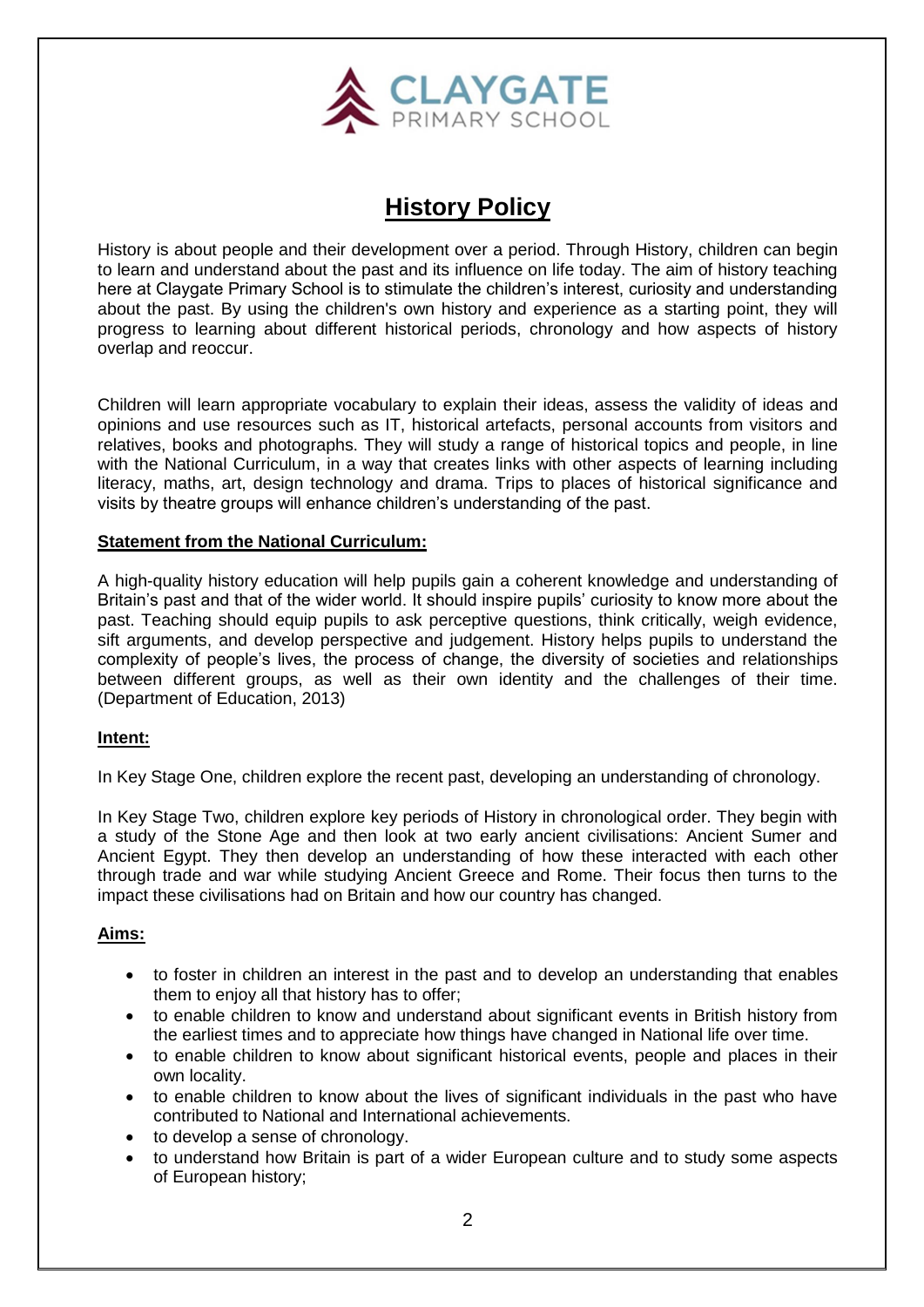- to know and understand significant aspects of the historical development of the wider world and how these compare with British history;
- to develop in children the skills of enquiry, investigation, analysis, connections evaluation and presentation.
- to progressively understand and use a wide historical vocabulary.

#### **Implementation:**

We use the national scheme of work for history as the basis for our curriculum planning in history alongside our vision and rationale. We ensure that there are opportunities for children of all abilities to develop their skills and knowledge in each unit and we build planned progression into the scheme of work so that the children are challenged as they move up through the school.

The curriculum overview maps the history topics studied in each term during each year group and key stage. Each topic is then broken down into key questions, which focus on the sticky knowledge children need to take away from each lesson. These key questions answer a broader, overarching question, which links to an area of disciplinary knowledge such as 'change and continuity'.

History teaching focuses on enabling children to think as historians. We place an emphasis on using their knowledge of historical periods to analyse historical artefacts and primary sources. In each key stage, we give children the opportunity to visit sites of historical significance. We encourage visitors to come into the school and talk about their experiences of events in the past. We recognise and value the importance of stories in history teaching and we regard this as an important way of stimulating interest in the past. We focus on helping children understand that historical events can be interpreted in different ways and that they should always ask searching questions, such as 'how do we know?', about information they are given.

#### **Impact:**

Children will be able to recall key historical figures and events and be able to describe the effect they had on a period. They will understand how civilisations have developed, comparing similarities and differences between them. At the beginning of each lesson, children have time for retrieval. This both helps them to recall information ready for the lesson ahead and to strengthen their memory of previous learning. Verbal feedback is given throughout the lesson to swiftly address misconceptions and support children in making connections between historical events or concepts to deepen their understanding. At the end of the unit, children write an essay to answer the overarching question, using their knowledge from each lesson. Essays are moderated within the year group each term and then once a year across the school. This is used to inform future planning and identify which areas of knowledge are strong and which need developing further. The history subject leader keeps samples of children's work in a portfolio. These demonstrate what the expected level of achievement is in history for each age group in the school.

#### **The contribution of history to other subjects:**

#### *English*

History contributes significantly to the teaching of English in our school by actively promoting the skills of reading, writing, speaking and listening. Some of the texts that we use in English are historical in nature. For example, in Key Stage 2 we use the book Stone Age Boy by Satoshi Kitamura and Ug by Raymond Briggs to enhance the children's knowledge and understanding of life during the Stone Age. Children develop oracy through discussing historical questions or presenting their findings to the rest of the class or school. They develop their writing ability by composing reports and letters and through using writing frames.

#### *Mathematics*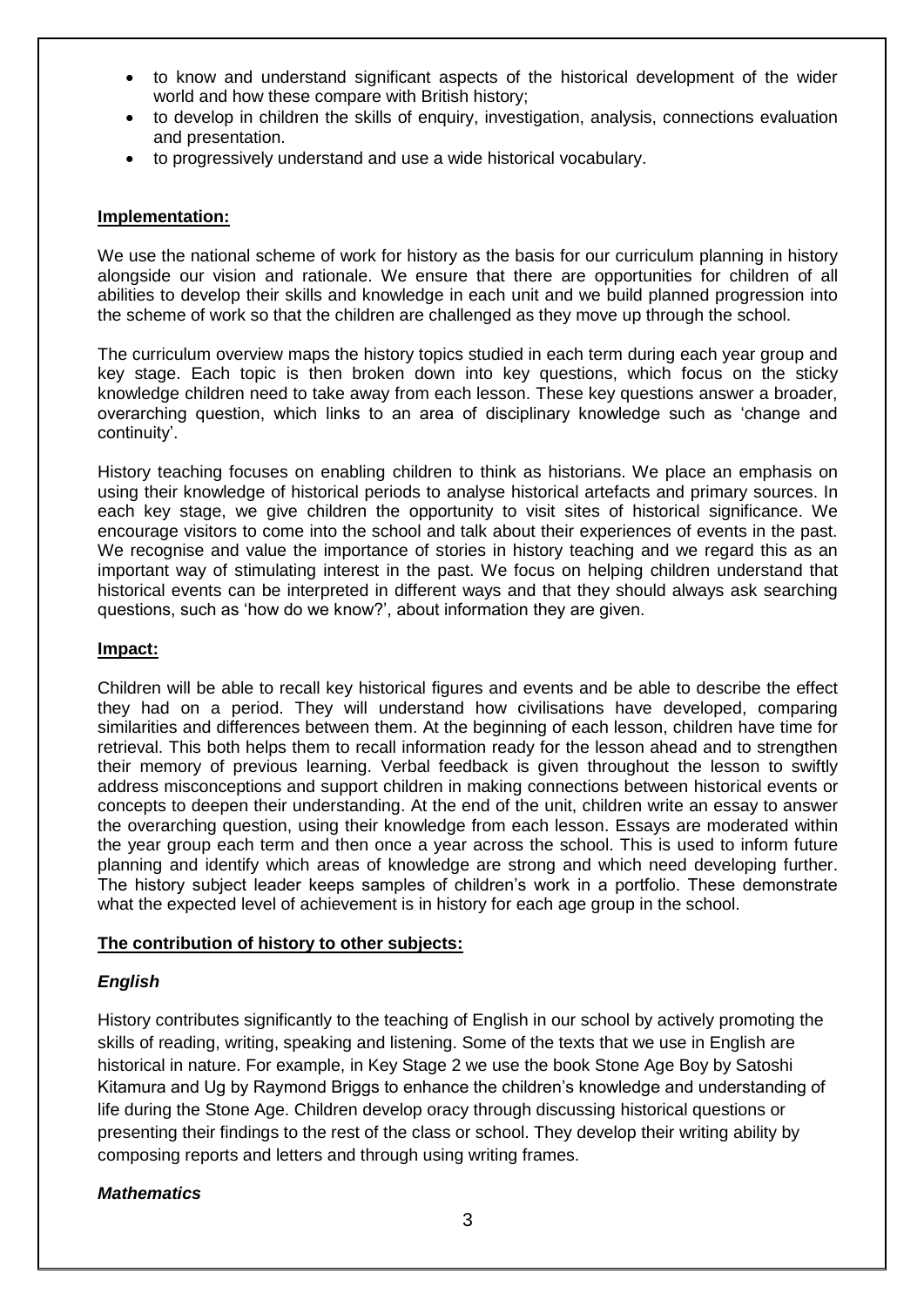History teaching contributes to the teaching of mathematics in a variety of ways. Children learn to use numbers when developing a sense of chronology through using time-lines. Children learn to interpret information presented in graphical or diagrammatic form. Children learn about number systems from Ancient Civilisations from across the world.

## *Information and communication technology (ICT)*

Children use ICT in history to enhance their skills in data handling and in presenting written work, and they research information using the Internet.

## *Personal, social and health education (PSHE) and citizenship*

History contributes significantly to the teaching of personal, social, citizenship and health education. Children develop self-confidence by having opportunities to explain their views on a number of social questions such as how society should respond to slavery or loss of life in wars. They learn how to recognise and challenge stereotypes and to appreciate that racism is a harmful aspect of society. They learn how society is made up of people from different cultures and start to develop tolerance and respect for others.

# *Art and DT*

Children tie in their historical learning with many art and DT works and develop an understanding and appreciation for how different civilisations influenced art. For example, they trace the development of ancient Greek sculpture and observe how this has influenced sculpture today.

# **Resources:**

There are sufficient resources for all history-teaching units in the school. We keep some of these in a central store and some in classrooms. The library contains a good supply of topic books to support children's individual research. The internet provides a rich wealth of information and resources. We undertake history trips and have experts in to visit.

# **Inclusion:**

At our school we teach history to all children, whatever their ability. History forms part of the school curriculum policy to provide a broad and balanced education to all children. Through our history teaching we provide learning opportunities that enable all pupils to make progress. We do this by setting suitable learning challenges and responding to each child's different needs.

Our assessment process looks at a range of factors – classroom organisation, teaching materials, teaching style, differentiation – so that we can take some additional or different action to enable the child to learn more effectively. This ensures that our teaching is matched to the child's needs.

Intervention through School Action and School Action Plus will lead to the creation of an Individual Education Plan (IEP) for children with special educational needs. The IEP may include, as appropriate, specific targets relating to history.

We enable pupils to have access to the full range of activities involved in learning history. Where children are to participate in activities outside the classroom, for example, a visit to an archaeological dig, we carry out a risk assessment prior to the activity, to ensure that the activity is safe and appropriate for all pupils.